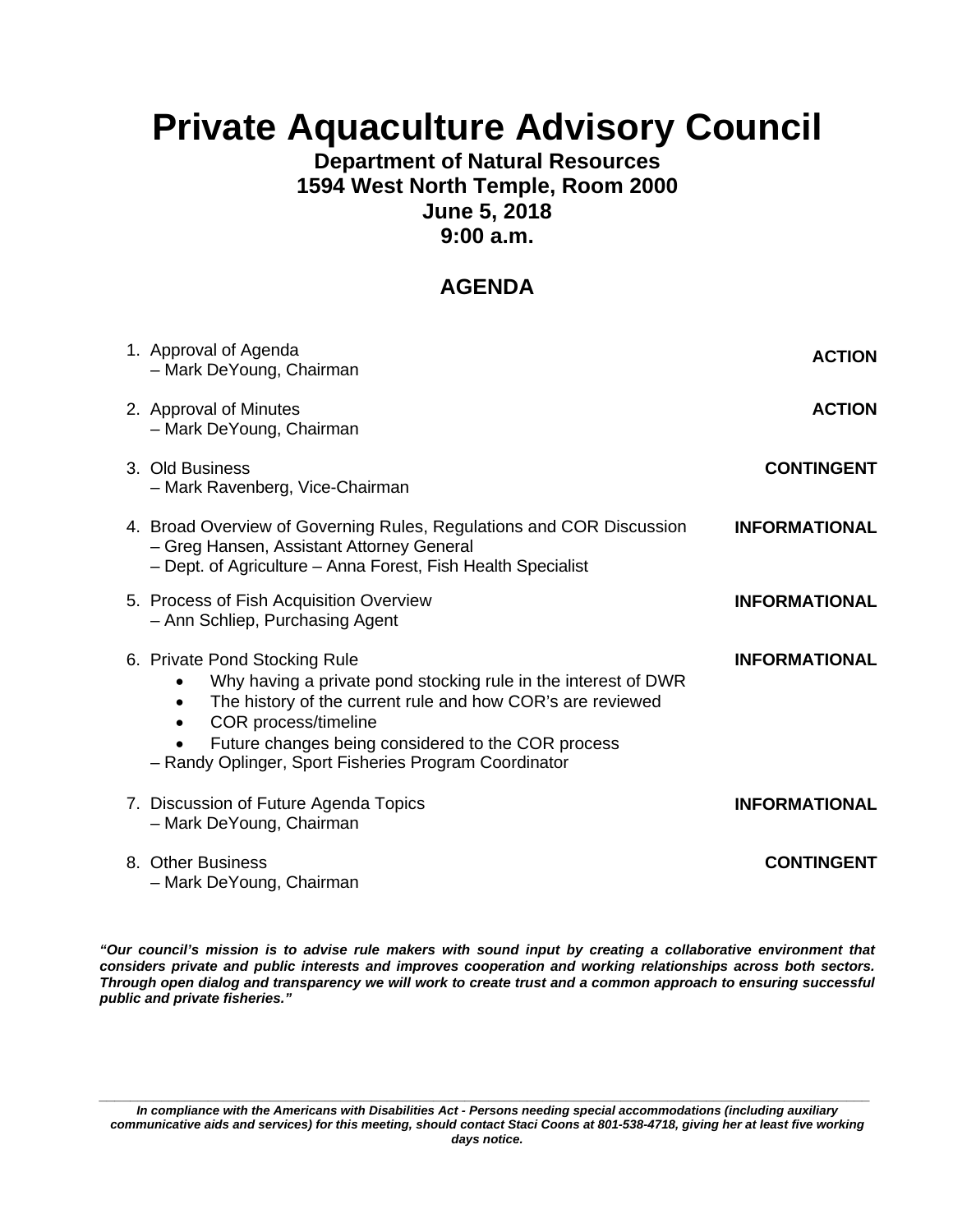#### **Private Aquaculture Advisory Council**

Department of Natural Resources 1594 West North Temple, Room 2000 June 5, 2018 Attendance

| <b>Advisory Council</b>     |                       | <b>Division Personnel</b>     | <b>Presenters</b>             |  |
|-----------------------------|-----------------------|-------------------------------|-------------------------------|--|
| Mark DeYoung – Chair        | Daniel Jenks          | Greg Hansen                   | Ann Schliep, Purchasing Agent |  |
| Mike Ravenberg – Vice-Chair | <b>Randy Oplinger</b> | Staci Coons                   | Anna Forest, UDAF             |  |
| Drew Cushing                | <b>Barry Pittman</b>  | Mike Canning                  | Barry N. Pittman, UDAF        |  |
| Chelsea Crawford            | Lee Rasmussen         | <b>Martin Bushman</b>         | Chelsea Crawford, UDAF        |  |
| Dave Danly                  | James Sair            |                               |                               |  |
|                             |                       | $\mathbf{D}$ 11' $\mathbf{D}$ |                               |  |

**Public Present** Robert Judd Neal Barker Tarah Barker

- **00:00:00** Chairman DeYoung called the meeting to order, welcomed the audience and reviewed the previous meeting and outcomes.
- **00:00:23 1) Approval of Agenda** (Action)

Council received agenda prior to meeting and approved it.

**00:02:03 2) Old Business** (Contingent)

Council discussed what this item entails.

Chairman DeYoung summarized the agenda – educational topics – and requested input from industry: challenges/problems with fisheries in the state and topics of discussion.

- **00:05:20 3) Broad Overview of Governing Rules, Regulations, and COR Discussion** (Informational) Greg Hansen and Anna Forest presented the overview.
- **01:15:23 4) Process of Fish Acquisition Overview** (Informational)

Ann Schliep presented the overview on fish acquisition.

- **01:55:15 5) Private Pond Stocking Rules** (Informational)
	- Why having a private pond stocking rule is in the interest of DWR
	- The history of the current rule and how COR's are reviewed
	- COR process/timeline
	- Future changes being considered to the COR process

Randy Oplinger presented the stocking rules.